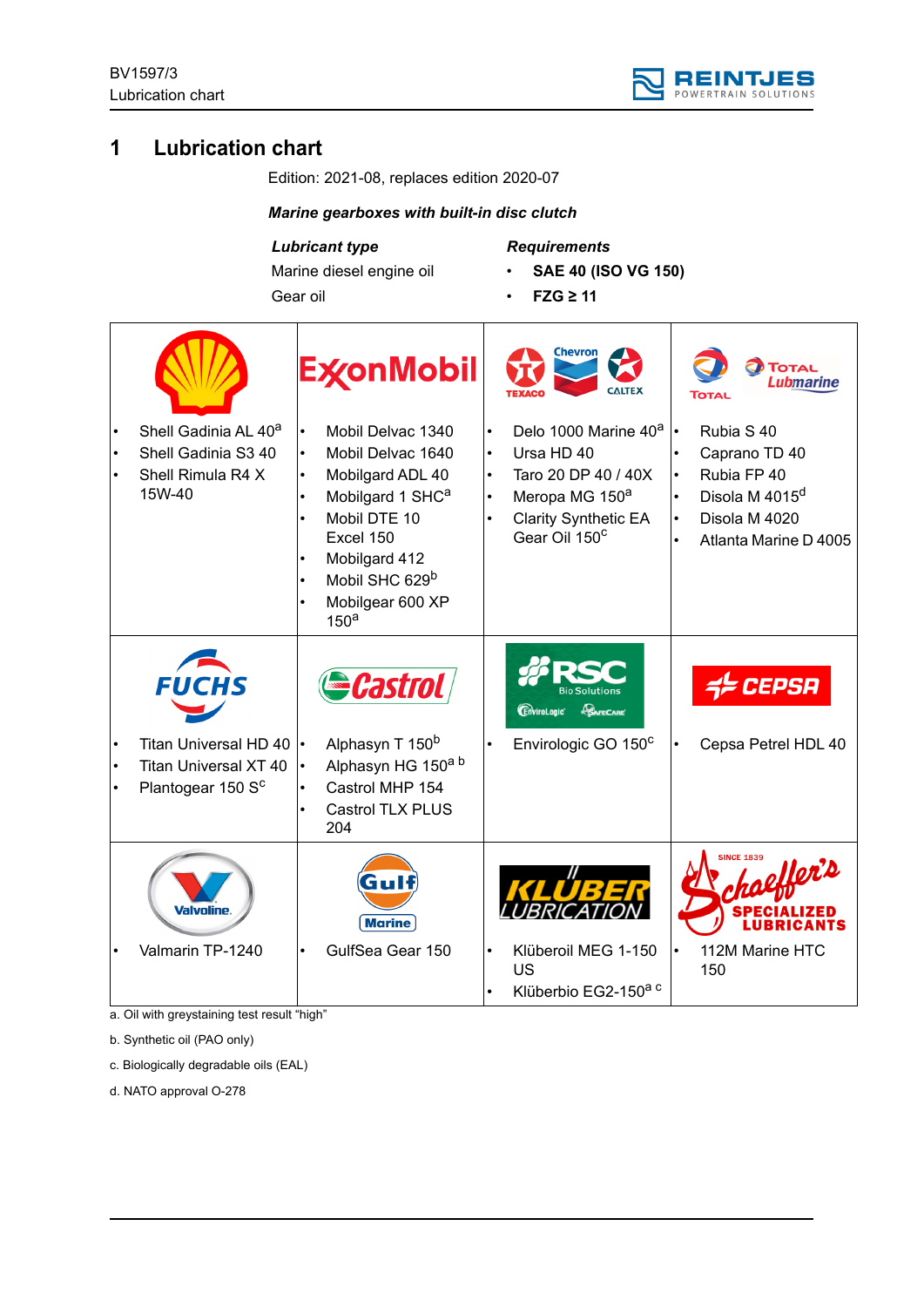

| mtu                                        |  |  |
|--------------------------------------------|--|--|
| Diesel Engine Oil<br><b>DEO SAE 15W-40</b> |  |  |

#### **Observe when selecting oil for use in REINTJES gearboxes:**

- If the oil temperature is lower than
	- + 10 °C / 50 °F (SAE 30)
	- + 15 °C / 59 °F (SAE 40)

a sump heating installation is required (special equipment must be fitted to the gearbox).

- Lubricants approved by REINTJES meet all operational requirements and need no further additives. Further additives may even be harmful.
- Observe the manufacturer's safety data sheet for safely handling the lubricant.

#### **Observe when changing oil:**

- Observe the oil change intervals and oil analysis intervals specified in the operating manual.
- Replace filter elements when changing oil. Clean the venting filter thoroughly. Carry out a first check for contamination approx. 12 hours after commissioning.
- The oil level must be between the dipstick markings. The operating oil volume indicated on the type plate or the drawing of installation is a reference value.
- For flushing and cleaning of the gearbox use the operating oil. Remove cleaning oil from gearbox, oil filter and heat exchanger as thoroughly as possible.
- The gearbox is filled with VCI preservation oil when delivered. When the gearbox is put into operation, drain the VCI preservation oil and fill in operating oil. Any small amount of VCI preservation oil remaining may be mixed with the operating oil.

## *NOTICE*

- The oil types listed in the lubrication chart are defined by the responsibility of the oil companies. The oils are suitable for the use in gearboxes and are in accordance with the REINTJES specification. The oil companies are responsible to keep the compositions of the oils identical as specified for this oil chart.
- ▶ REINTJES is neither liable for correctness of these data nor for any amendments occurring.
- If other oils shall be used please contact REINTJES first.
- REINTJES does not accept responsibility for any damages due to use of unsuitable oil.